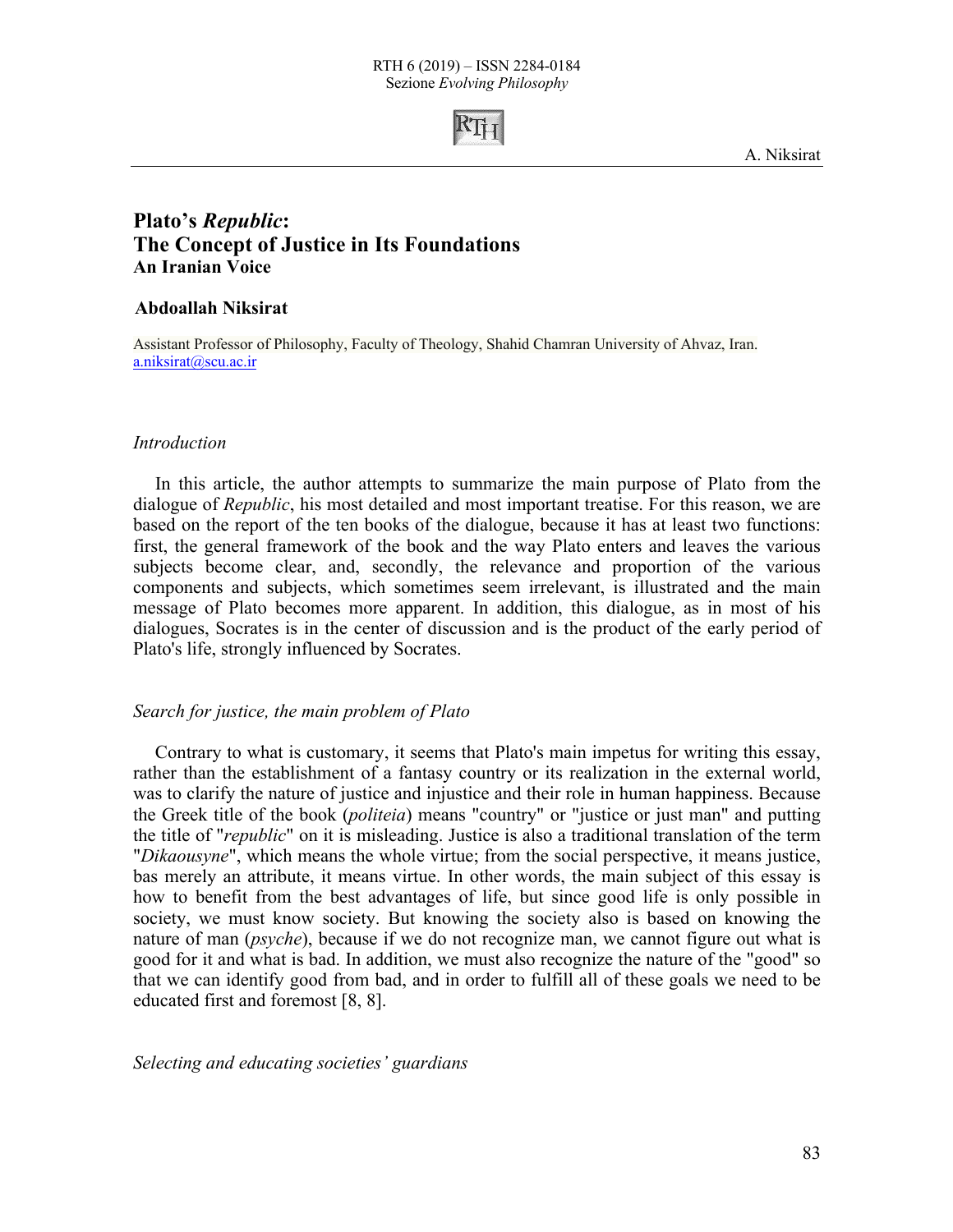

The first question that comes to mind is why Plato gives importance to the education of the military power of the society or the Guardians? Perhaps the main reason for this is that future politicians and leaders of the society are chosen from among them, not from among other classes of society, such as craftsmen, farmers, etc. [7, 262] accordingly, the Guardians, as advocates of the society, must have both physical strength and spiritual courage. Because they are like guard dogs, who must be harsh to enemies and aliens and gentle and noble to friends and acquaintances [8, 37].

After seeing the characteristics of the Guardians, Plato says: "Now we have to see how we should train those who have the mentioned characteristics and which sciences we should teach them" [1, 937-9].

Plato emphasizes music for spiritual training, and for him the music includes poetry, dance and singing. He believes that the "training" of the soul, with the help of poetry and music, is the most important component of education, because the rhythm and song influence easier and quicker than anything on the bottom of the human soul, so that a spirit which is properly trained will benefit from beauty and harmony and will be honest and good. However, if it is exposed to false education, it becomes mean and abnormal. He says that the ultimate goal of spiritual education is that: one can interest in beauty, and a healthy and strong soul will make the body healthy and temperate [ibid, 973-7].

Plato thinks the guardians of society must be emancipated from imitation and says, if they want to imitate they should imitate the attributes and properties that are necessary for their duty. They must imitate brave, self-controlling and libertarian men, not those who are flatterer and mean. Additionally, women, slaves, cowardly people, maniacs, rowing boats, horses' neighing, bulls' boar, sound of rivers, roar of the sea and lightning should not be imitated [2, 964-6].

#### *Platonic justice*

Plato believes that justice is required both for himself and for its effects and results; it is the best thing of happiness. In his view, the source of justice is the adherence to the law, and the nature of it is "the moderation between the best things" and, finally, the just is happier than the oppressor.

So Plato's beginning is justice in society, because he considers the human being to be a social being, and because he sees justice in society as greater and easier to understand than others; in this way he deals with the formation of society based on the need of individuals to each other. He believes that everyone should go to a work that is in line with his character and talent and avoid from a variety of jobs, since the employment of a person in various occupations causes him to do nothing properly. In other words, "people are not equal in terms of taste and talent, and everyone has been made for some work, and only when we come to doing good things and making cheap and effortless labor that everyone has a task to match their talents" [1, 929-30].

Summary of Plato's view of justice and oppression is as follows: "Justice is that everyone should do their work and not interfere with the work of others". In other words, "Everyone should be engaged only in one job; a work that is consistent with his nature and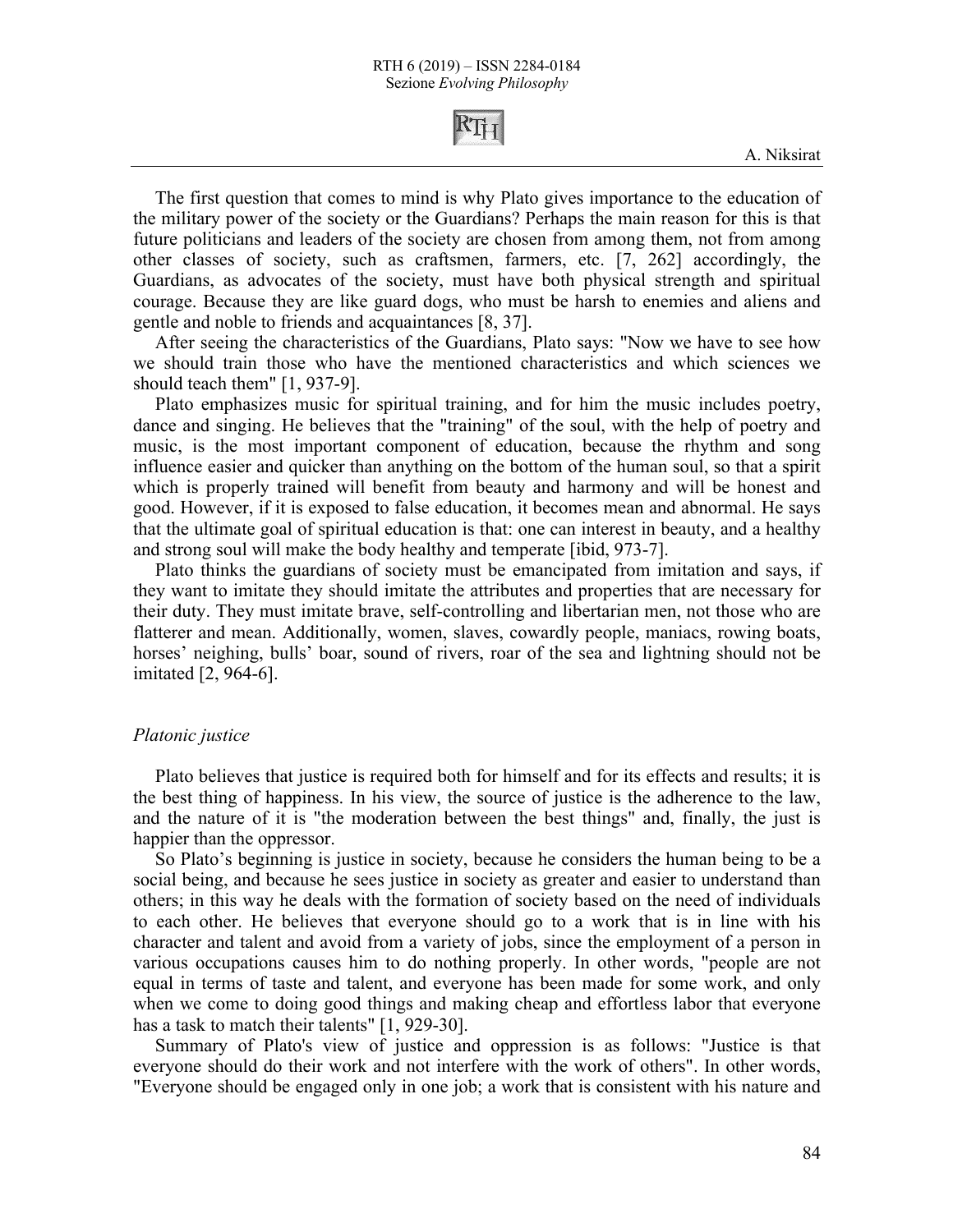talent". Also in society, each of the three classes of craftsmen, soldiers and guardians who are solely responsible for their task is just and the society in which such a situation is dominant is a just society". Plato believes that there is no difference between a just society and a just person in terms of justice, but they are similar to each other. Because "the society is just in which all three components – being different each in terms of natural talent - are common in one attribute: each one has its own task, and the just is also one who each of the three components of his soul perform his special task" In his view, "oppression occurs when the tripartite components of the soul begin with each other in an incompatibility and do not pursue their task, but interfere in each other's work, and that part of the soul, which in its nature has not a duty other than subjugation to the dominant component rises up and wants to command the whole spirit. Such a situation that occurs within human soul and the chaos and corruption that results from it must be called oppression, and if it is given the name of unrest, cowardice, ignorance and corruption, it is not without reason".

But one point cannot be denied, and that the justice, in Plato's view, does not mean equality in democratic societies, because he considers possible the unequal rights and freedoms of individuals without the occurrence of oppression [10, 182/1].

#### *Who is the ruler of utopia?*

Plato explicitly states: "So long as the government has not come to the hands of the philosophers, the misery of individuals and societies will not end" [1, 1112]. In his view, the misery of societies disappears when the philosophers become king or the kings are truly fond of philosophy. Because the philosopher is the only one who aspires to whole knowledge and to watch the truth [ibid]. In other words, the philosopher loves the true things and loves knowledge and wisdom, not the illusion, and does not see only the fair and beautiful things, but also the justice itself and the beauty itself. In other words, the philosopher can perceive the eternal immutable being unlike others who are wandering in the world of diversity [4, 1084-86].

He argues: "The philosopher must be brought from the position of reflection on intelligible objects to contrive the society". The philosopher also "should work in society, like the painter who decorates the wall. First, he carefully should trim it and then write the desired form of society, and compare what he has written, with an example of justice that can be imagined" [2, 188-9/1].

In Plato's view, "the emergence of the best laws is possible only when the full and absolute power is unified with wisdom and genuine self-control in one individual" [ibid]. He believes that the good king can easily establish the best government in the country [ibid]. Because the wise men must take control of the state and the ignorant be subordinates [ibid]. Plato, in the seventh book of the *Republic,* after the introduction of the allegory of "Cave", concludes that, firstly, contrary to the views of contemporary teachers, the Sophists who suspect that to the young people they teach some knowledge that is not from the beginning in their souls, the power of knowledge is from the beginning in the soul of every human being; secondly, the government is the right of those who meet the "the good" and have come to the light world. In his view, philosophers are the only ones who have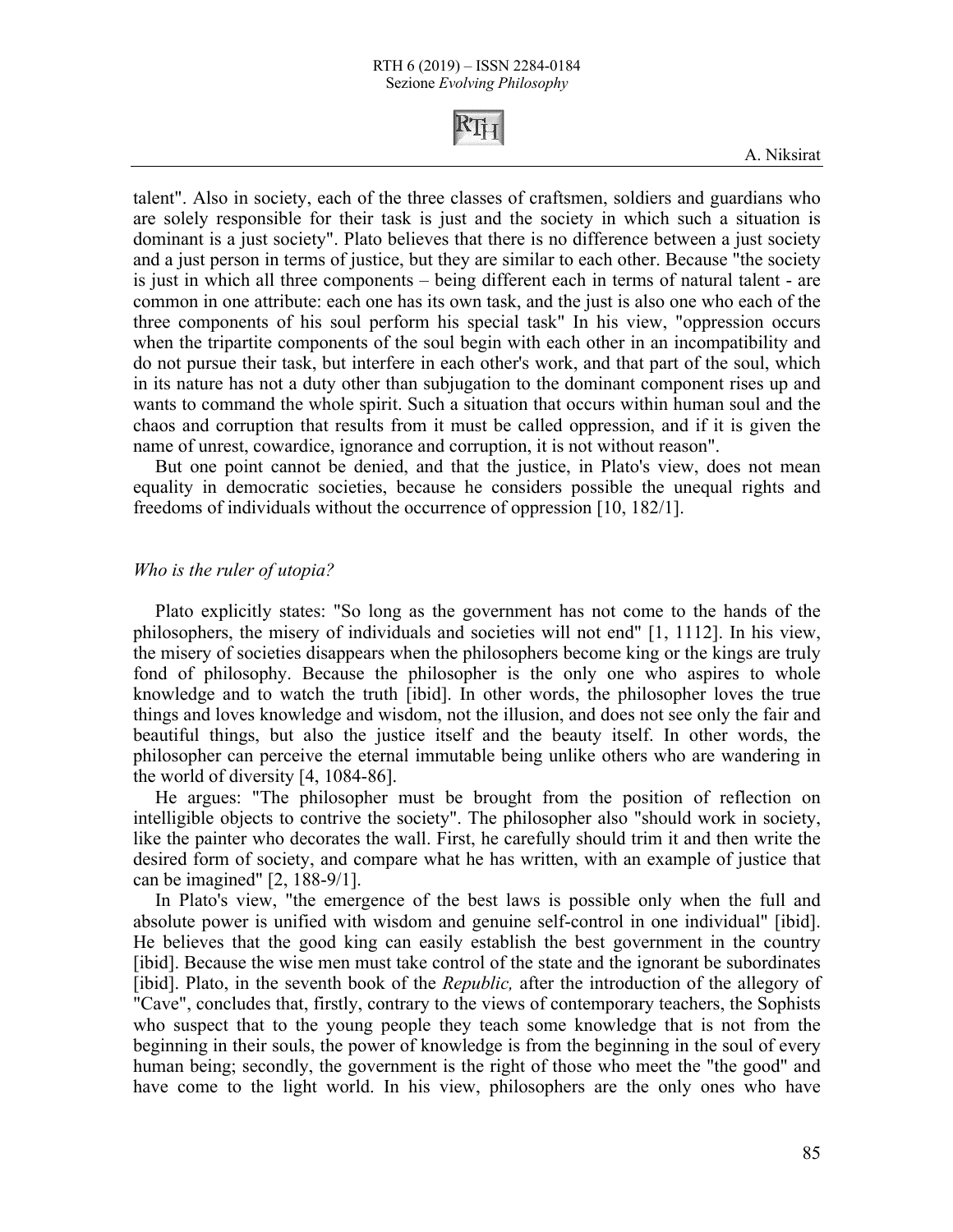

emancipated themselves from the cave of nature and have succeeded in meeting the bright sun of the world of the truths or the idea of "good", and therefore they are responsible for the authority and leadership of the society; they must be obliged to return to the cave of nature and lead the other prisoners of the cave to light [2, 1129-37].

#### *Is Plato's utopia realizable?*

In answer to this question, Plato says that we were in fact seeking the cause of justice and oppression, and wanted to introduce a just man and an oppressing man, so that we could find out to which of these two examples we are similar and what is our destiny in terms of happiness and ruthlessness, and we did not intend to prove that those examples can be realized in the world.

The establishment of Plato's utopia is accomplished in three phases: the city of pigs or the healthy city, the luxurious city and the ideal city or the utopia. The origin of the city of pigs is the need of humans to each other, and its people live peacefully and well together. But the origin of creating a luxurious city is the accumulation of wealth, in which all sorts of occupations and professions have been created. In addition, this city focuses on the establishment of the army for expansion. Eventually, an ideal city begins with the early society which was in peace, but gradually the extreme desire for lust and feelings leads to a breakdown of relations based on the peace and tranquility of the primitive commune and the creation of a luxurious and aggressive city and the necessity of the army. As a result, the society become a utopia headed by a philosopher, who disciplines and organizes everyone and implements justice [8, 59-60; 11, 32-6].

What can be summed up is Plato's this expressive phrase: "Maybe that country is a divine example created in heaven so that those who have a keen eye see it and following the laws of that country put in order their intimacy. But it does not matter to them whether such a country is or will be on earth, but they will always follow only the principles and laws that are in place, not from other principles" [2, 11248].

#### *Conclusion and final evaluation*

In the description of his utopia, it seems that Plato, influenced by the psychological and biological theories of the time, knew the society and the state as "an individual written in bold" and, in this respect, he did not see any difference between the perfect man and the perfect society. For this reason, he also said that as a perfect human being is the one whose three mental elements – that is, rational, voluntary, and carnal elements – should be balanced by government of the rational element, an ideal society also is one in which the triple classes corresponding to the triple human components should be harmonious and balanced. That is, every class of society, like any element of the human soul, does what it agrees with its nature and ability. The three classes of society in his view were: the class of rulers (of gold) corresponding to the rational element of the soul, the class of soldiers (of silver), similar to the voluntary element of the soul, and finally the lower class of society,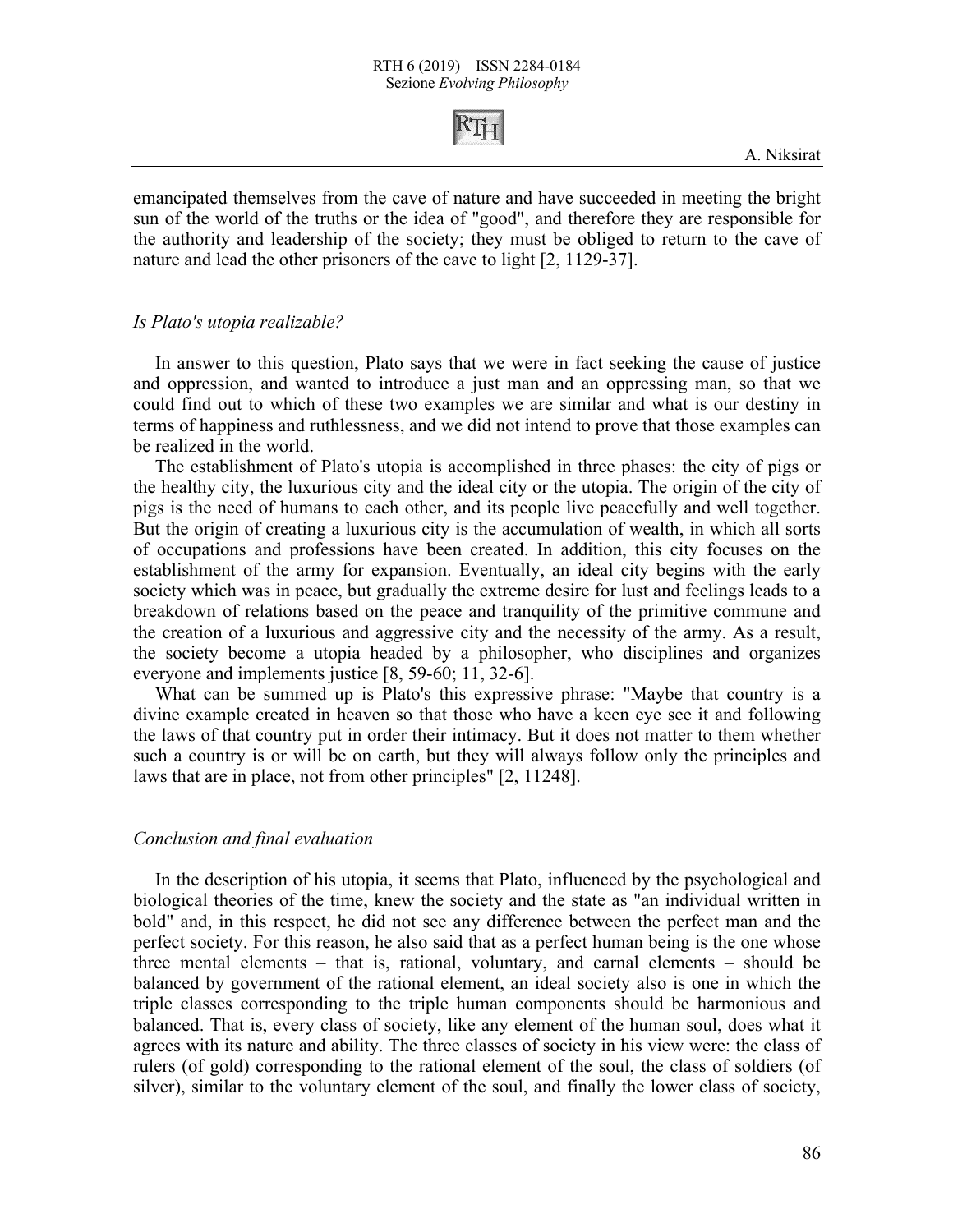

that is, the craftsmen, etc. (of iron and zinc) comparable to the lowest part of the soul, that is, the carnal element. In order to realize such a utopia, he suggested that the philosopher should be ruler of the society or the rulers should find the philosophical spirit and power. In the final assessment of Plato's plan, we must say that the plan has many strengths and

weaknesses that are briefly mentioned in the following:

- A. Strengths:
- 1. In defense of Plato's plan and theory, it must be said whether such a utopia can be accomplished externally or cannot be realized at all, at least the virtue of this theory is that it can be viewed as an ideal and divine pattern so that based on it the earthen sample will be founded by eliminating its weaknesses.
- 2. It seems that Plato's theory of the state that "the state can make possible the human good life and promote and help the worldly human purpose and well-being", is superior to the theory of modern liberalism that recognizes the state purely as an institution whose task is to protect the private property of individuals.
- B. Weaknesses:
- 1. The first objection is the one Aristotle said: "These things and other ones have been assumed illusorily over the course of the ages".
- 2. It seems that Plato's very intense love of order has caused his state to be free from movement and freedom which is the spirit of art. In other words, in the ideal state of Plato, invention and innovation are forbidden, because the state's intentions are involved in determining what the duty of everyone should be.
- 3. Platonic communal ownership and his communism undermine the sense of responsibility and the scientific progress and all human abilities, because a society run by one or more people prevents the progress and development of most people. The obvious example of this can be seen in the recent communist systems, which almost all have reached a dead end.
- 4. Contrary to Plato's view, governance is not a kind of skill and expertise, because, unlike medical science, it is simply not reduced to a science. In other words, the physician guides patient without regard to his/her desires and emotions. But the ruler, instead of guiding and determining the interests of citizen's activities, unlike the patient's different talents, abilities and desires, should provide citizens' interests and allow them the full appearance of all the interests of the various human beings. Of course, for the author, this objection is not strong and completely reasonable.
- 5. The conclusion of Plato's argument does not come from his premises, because from this fact that the government is a skill and expertise, and people are different in their innate capacities and talents, it cannot be concluded that the rulers should have absolute authority.
- 6. The most intolerable part of Plato's theory is the division of people into three classes and worse than it is his theory of low-layers children, in other words, to kill them. Let's not forget that the common life among the Guardians has caused a kind of unrestrained life and becoming children helpless; the affection and emotion of the father and mother, as well as the needs of the children to the warmth of the family have been completely ignored. In addition, the problem of marriage with the closest family members and respect for parents has not been properly explained [5, 7, 10].